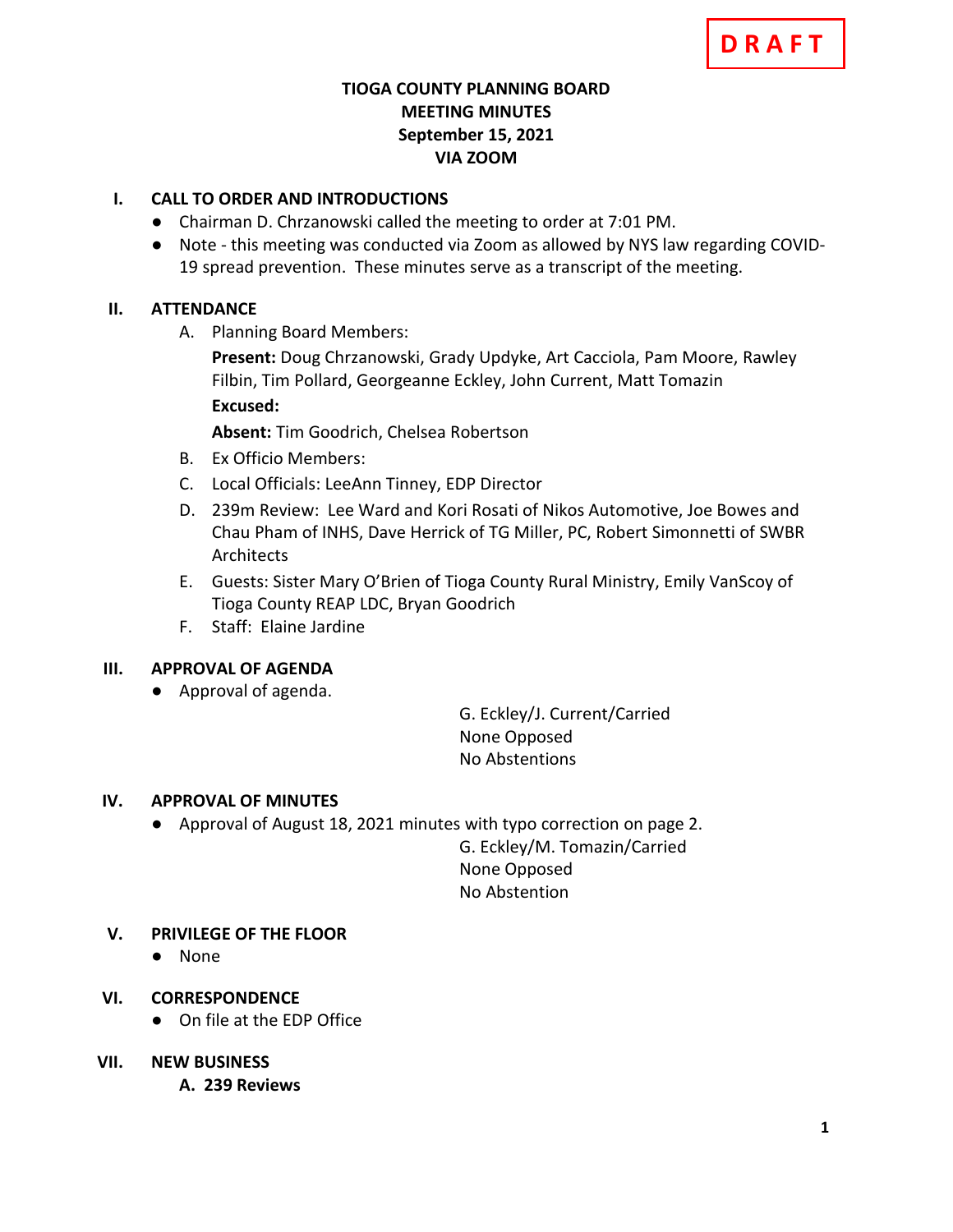## **1. County Case 2021-021: Town of Owego, Site Plan Review, Nikos Automotive**

The applicant has obtained a Special Use Permit from the Town of Owego ZBA, and is requesting site plan review approval to expand their existing automobile sales and detail garage business, started in July of 2015, located at the corner of Main Street and Pennsylvania Avenue in Apalachin. The applicant plans to construct a 30'x30' square foot addition on the northern end of the current structure that will contain two service bays to conduct automobile mechanical and warranty work.

Current hours of operation are Monday through Friday 9:00 AM to 7:00 PM and Saturdays 10:00 AM to 2:00 PM. These hours of operation will remain the same. Applicant states they now have five service customers a day and two to six sales customers. They expect this to increase to 10 to 20 total customers per day with the new services. They also plan to increase number of employees from the current three to a total of seven.

The applicant's attached concept drawing shows the proposed two added garage bays to the north side of the existing building. Customers for the mechanical and warranty work will enter from the Pennsylvania Avenue side of the property, proceed around the new addition, and enter a garage from the rear of the new addition.

E. Jardine reported that nothing has changed in this project proposal since the TCPB recommended approval of the special use permit at the June meeting.

Staff advises the County Planning Board recommend approval of the site plan review.

#### **Motion to recommend approval of the site plan review:**

| T. Pollard/J. Current/Carried |   |
|-------------------------------|---|
| Yes                           | q |
| Νo                            | n |
| <b>Abstention</b>             | n |

# **2. County Case 2021-022: Village of Owego, Site Plan Review, Floodplain Special Use Permit and Area Variances, INHS**

The applicant is requesting site plan approval, a floodplain special use permit and four area variances to redevelop the majority of the northern block of Liberty Street (both sides) and a majority of the adjacent, northern side of Temple Street into a four-building, 46 unit multi-family housing development. INHS plans to build six two-story townhouses on the west side of Liberty Street (zoned R3) and six two-story townhouses on the east side of Liberty street at the northern end of the project area; a 31-unit, three-story apartment building at the southeast corner of Liberty and Temple Streets; and finally three two-story townhouses at the eastern end of the project area on Temple Street. The townhouse units will contain two and three bedrooms, while the apartment building units will contain one and two bedrooms.

The Tioga County Property Development Corporation (land bank) has been working over the past year to acquire the 13 involved properties located in the project area and demolish many of the current and dilapidated rental structures in anticipation of this redevelopment project. INHS plans to create four separate parcels, one for each of the planned new buildings.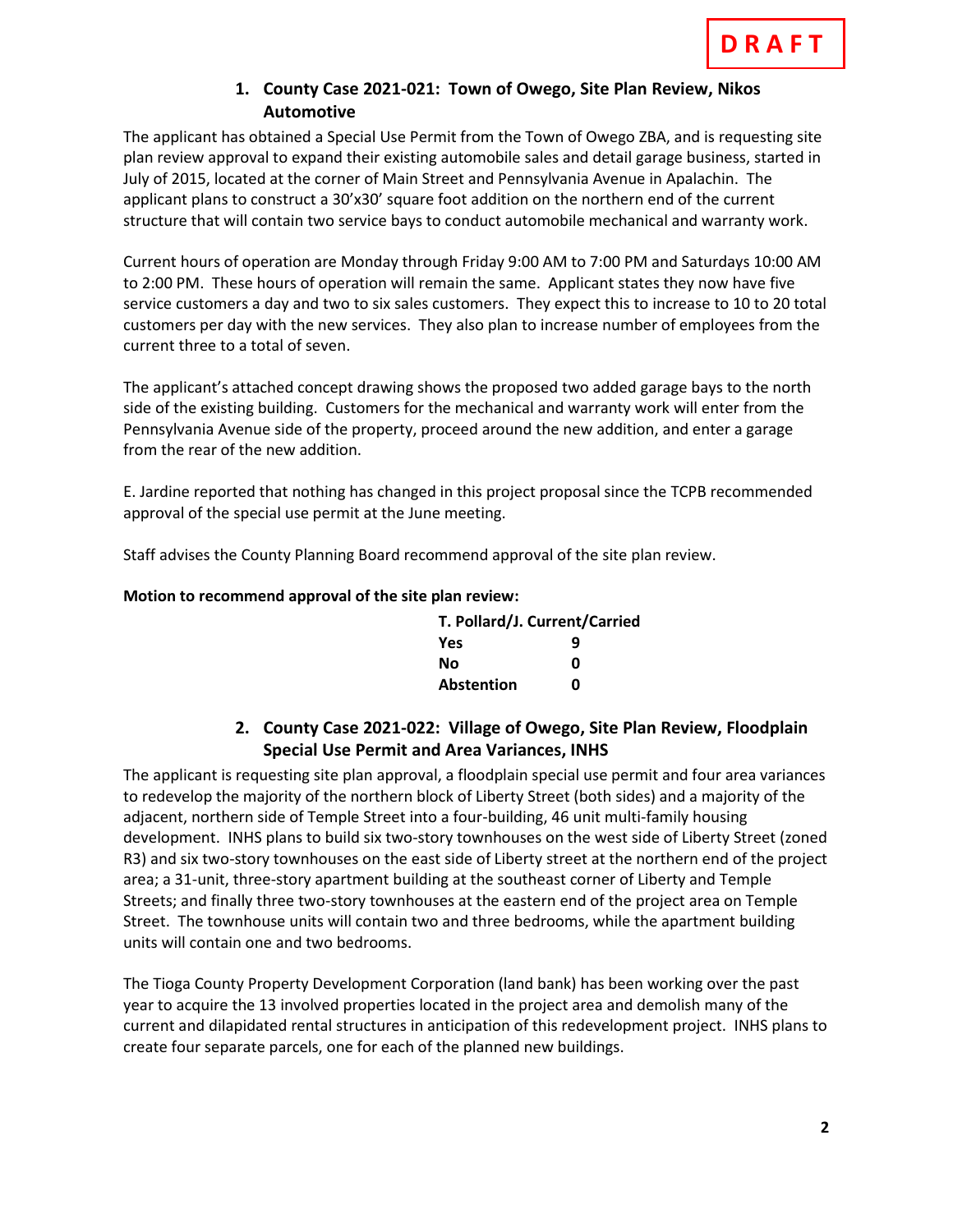All of the new buildings will be located within FEMA's 1% annual chance Special Flood Hazard Area, which requires that all new residential structures be constructed so that the first livable floor level is at least two feet above Base Flood Elevation, which is at 813 amsl in this neighborhood. The applicant is aware that the east side of the project is greater than one acre, therefore requires development of a SWPPP to be submitted and approved by NYS DEC. The applicant is proposing two infiltrations basins as stormwater management practices.

Area variances are necessary to grant relief from setback regulations in both the R3 and HD/MU zoning districts, as well two variances to related to parking spaces.

INHS will own the housing development and will contract with Tioga Opportunities, Inc. to be the property manager of the entire development.

The applicant has gone to great lengths to design the redevelopment of housing in this neighborhood so that is harmonious and has the same character as existing housing structures on these streets. The overall layout and design optimizes use of this small land area, while creating transition from both sides of the apartment building to existing single-family housing type structures via the townhouse units. They have also exceeded construction standards by elevating to 3.7 feet above BFE, mainly with empty foundations incorporated with flood vents, therefore minimizing elevation by fill to just around the building footprints and creating a no net rise scenario, resulting in no impact to neighboring properties during a flood event. The applicant has also provided materials regarding an evaluation of traffic impacts, and has demonstrated that the amount of additional traffic is minimal and does not trigger any thresholds that necessitates a traffic study.

The current quality and safety of housing in this neighborhood is not the best, which is what prompted the Tioga County Property Development Corporation to acquire these properties, eliminating the blight and preparing for redevelopment. The new housing development will be high quality, environmentally friendly, resistant to flooding, and therefore, most importantly, safe and dignified for residents that choose to live there.

Staff advises the County Planning Board to recommend approval of the site plan review, special permit in areas subject to flooding, and the four requested area variances.

**Q. T. Pollard:** How will the proposed two drainage chambers be impacted during a flood? **A. K. Herrick** – During a flood event like that of 2011, the parking areas will have several feet of water in them, therefore the chambers will already be inundated with floodwater.

**Q. D. Chrzanowski**: Are you using standard blacktop throughout the project, not impermeable? **A. D. Herrick** – Yes, standard asphalt will be used. D. Chrzanowski commented that this is preferred anyway, as impermeable asphalt typically plugs up here in the northeast.

**Q. D. Chrzanowski**: What is meant by TOI being the property manager? **A. Joe Bowes** – INHS will have an agreement with TOI to provide repairs and property maintenance. E. Jardine will clarify that in the review document. **D. Chrzanowski** also suggested that INHS provided two bins per the six units on the west side of Liberty Street, one each for solid waste and recycling.

**Q. Pam Moore**: Are the units all rental and how many bedrooms are their total? **A. Joe Bowes** – Yes, the units are all rental. There are 25 one-bedroom units, 10 two-bedroom units and 11 threebedroom units proposed. Another TCPB member calculated a total of 78 bedrooms. E. Jardine stated that the number of spaces the applicant is providing is compliant with Village of Owego zoning code. **P. Moore** commented that 46 parking spaces relative to 78 bedrooms does not seem adequate, especially since some of the existing houses on the street have no driveways and must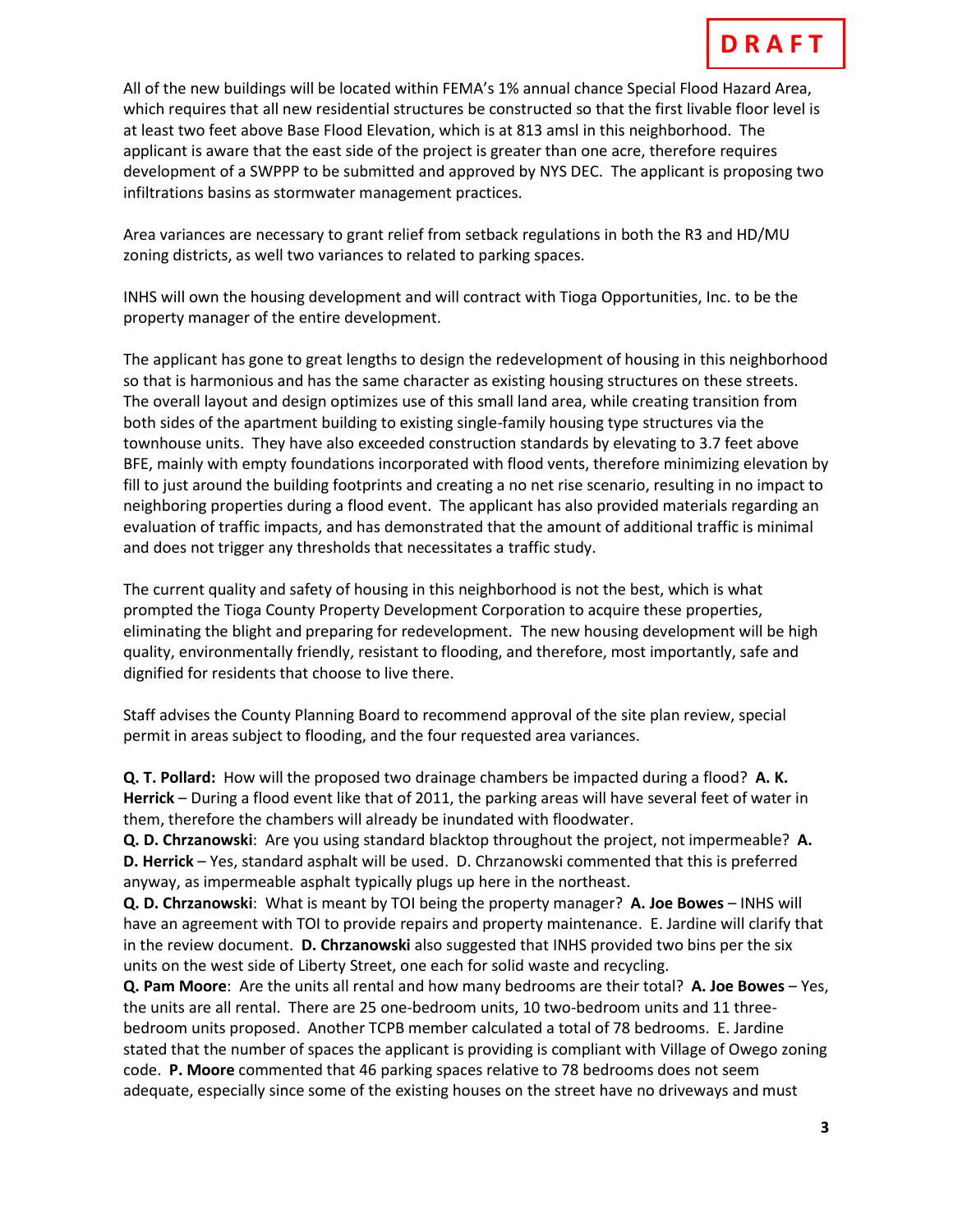park on the street already. This could make the existing street to crowded with parked cars and not allow space for emergency vehicles to navigate freely. E. Jardine stated that the Village could mark and enforce parking on one side of the street only if this happens.

**Q. G. Eckley:** Will you stipulate in the lease for each apartment that residents be allowed only one parking space? **A. J. Bowes** – Each apartment unit will be allowed one parking space. G. Eckley commented that it would be more effective if this were stated in the rental lease.

Discussion ensued on the issue of number of parking spaces vs. the number of residents. E. Jardine reminded Board members that there main focus on this issue is to ensure the number of parking spaces meets Village Code, which it does.

**Q. D. Chrzanowski:** With the six townhouse units on the west side of Liberty Street, if the one designated handicapped parking is not used because there is not a handicapped resident in the designated handicapped unit, will that waste a parking space? **A. J. Bowes** – INHS is required to rent that handicapped unit to a handicapped individual/renter.

**Q. B. Goodrich:** I noticed in your narrative that there will be electric vehicle charging stations, but I did not see them on the site plan. Will there be EV charging stations installed? **A. J. Bowes** – Not marking the EV charging stations on the site plan was simply an oversight. We need to add that. Yes, there will be EV charging stations installed during construction.

**Q. B. Goodrich:** I also noticed in your narrative the development will be using electric and not natural gas for heating. What is the reason? **A. J. Bowes** – INHS prefers heat sources that lower use of fossil fuels and electric facilitates use of renewable energy needed for LEED requirements.

**Motion to recommend approval of the site plan review, special permit in areas subject to flooding, and the four area variances:**

| T. Pollard/D. Chrzanowski/Carried |              |
|-----------------------------------|--------------|
| <b>Yes</b>                        | я            |
| Nο                                | ŋ            |
| Abstention                        | 1 (P. Moore) |

## **VIII. REPORTS**

**A. A. Local Bits and Pieces**

- **1. Town of Candor** (A. Cacciola)
	- No report.
- **2. Town of Tioga** (D. Chrzanowski)
	- No report.
- **3. Town/Village of Spencer** (T. Goodrich)
	- Not in attendance.
- **4. Town of Berkshire** (T. Pollard)
	- No report.
- **5. Alternate – Town of Owego** (B. Goodrich)
	- No report.
- **6. Town of Newark Valley** (M. Tomazin)
	- No report.